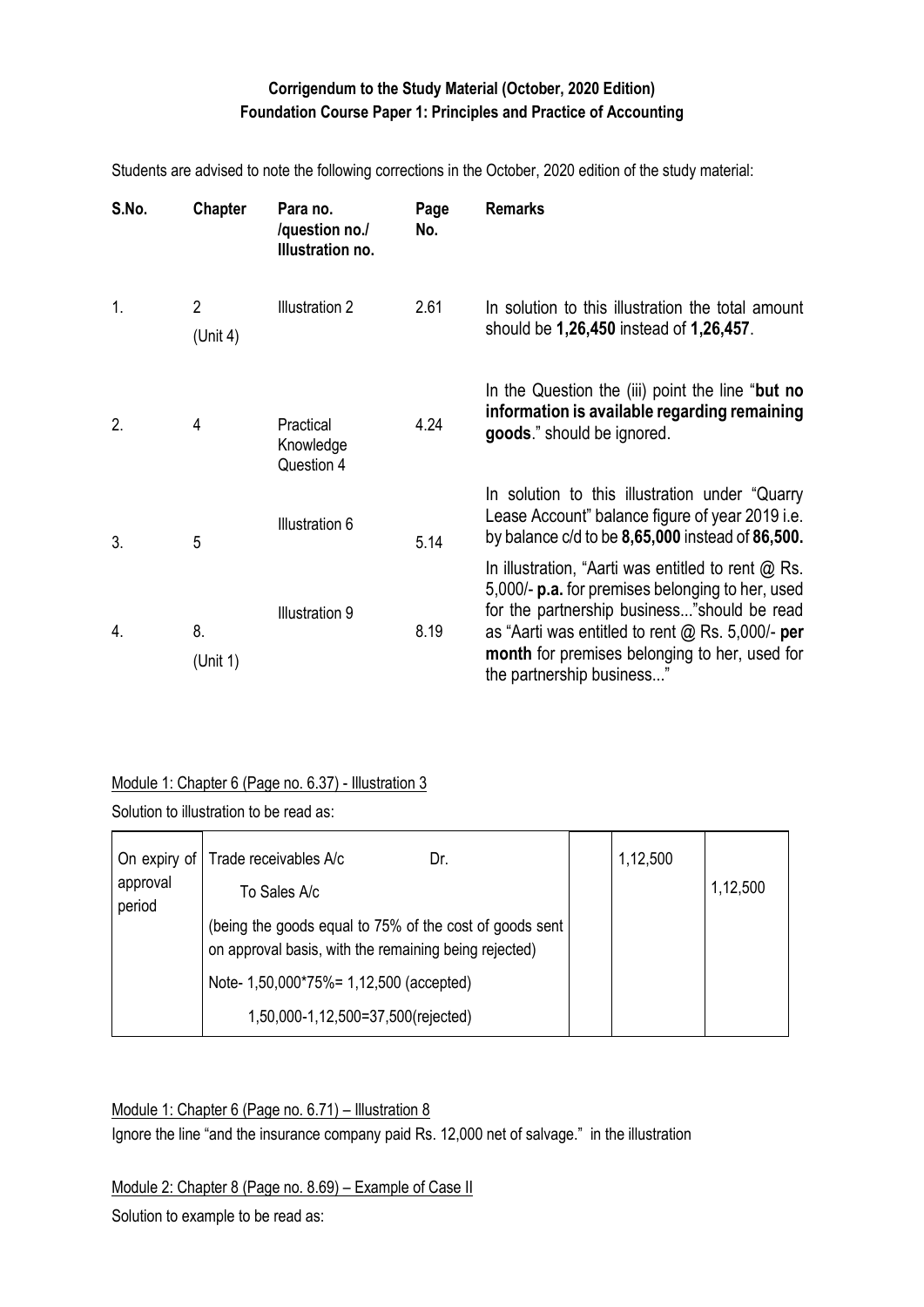

C's new share =  $3/9 \times 5/5 = 15/45$ New ratio = 22: 8:15

Module 2: Chapter 8 (Page no. 8.70) – Example of Case V Solution to example to be read as: C's new share =  $1/5 \times 5/5 = 3/15$ New ratio =  $7:5:3$ 

Module 2: Chapter 8 (Page no. 8.81) - Illustration 11

Solution to illustration to be read as:

### Particulars | Alpha | Beeta | Gyama | Particulars | Alpha | Beeta | Gyama By balance b/d 3,00,000 2,00,000 To Beeta  $\vert$   $\vert$  50,000 | By Bank  $\vert$  |  $\vert$  2,50,000 By Gyama 50,000 By General Reserve 90,000 90,000 By Workman comp. fund 30,000 30,000 To Balance c/d 4,90,000 | 4,40,000 | 2,00,000 | By **Revaluation** A/c 70,000 70,000 4,90,000 | 4,40,000 | 2,50,000 | | 4,90,000 | 4,40,000 | 2,50,000

### Partners Capital A/c

#### Bank A/c

| <b>Particulars</b> | Rs.      | <b>Particulars</b> | Rs       |
|--------------------|----------|--------------------|----------|
| To balance b/d     | 44,200   |                    |          |
| To Gyama's capital | 2,50,000 | By Balance c/d     | 2,94,200 |
|                    | 2,94,200 |                    | 2,94,200 |

### Balance Sheet of Meta-Chem as on 1st April 2020 (after admission)

| <br>$\sim$ 1.0 $^{\circ}$<br>тшне.<br>ıc | -<br><br>_<br>15. | ----<br>۰щ | . ن |
|------------------------------------------|-------------------|------------|-----|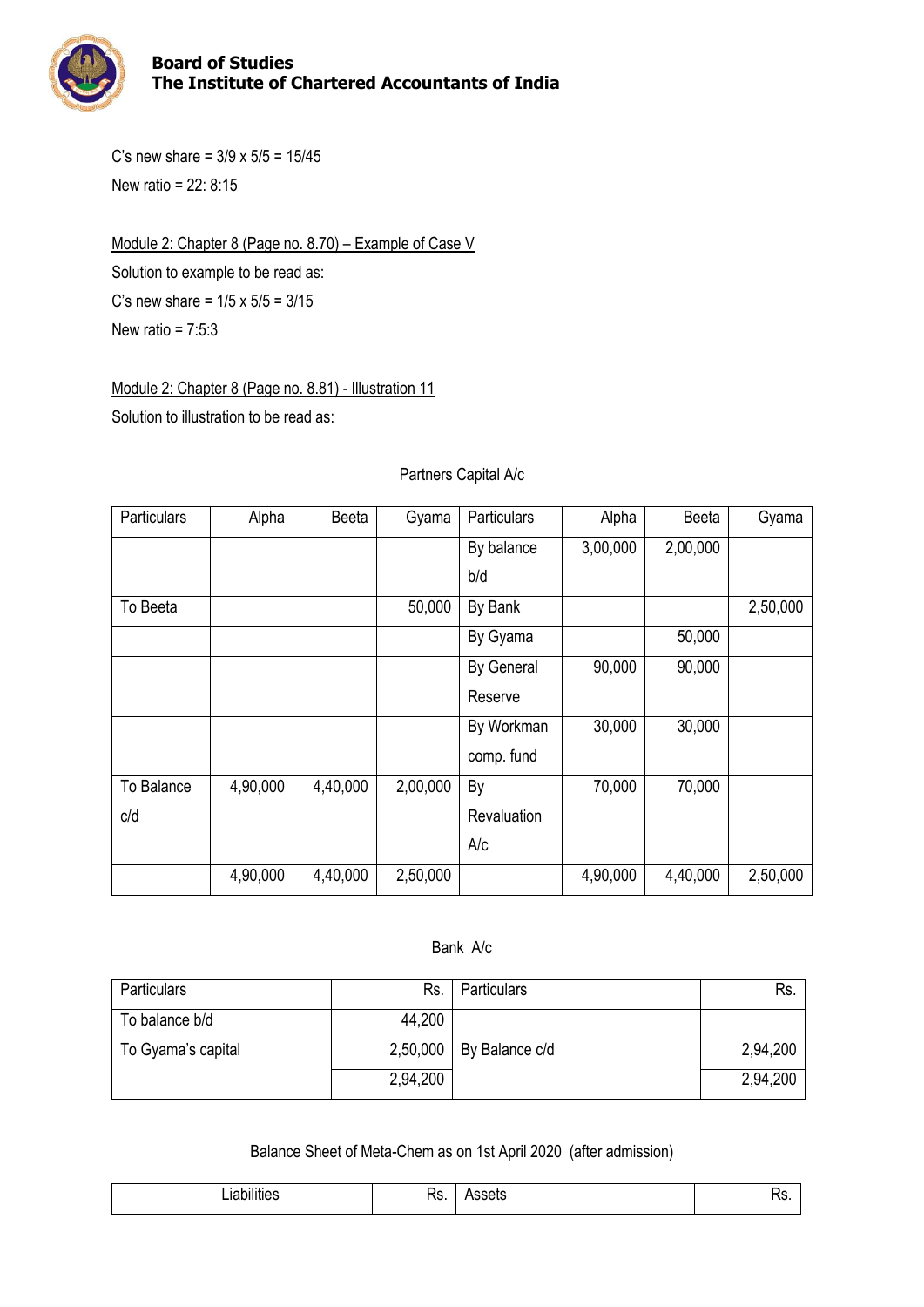

| Capital Accounts:        |          |           | <b>Factory Building</b>    | 5,73,600  |
|--------------------------|----------|-----------|----------------------------|-----------|
| Alpha                    | 4,90,000 |           | Plant & Machinery          | 4,09,200  |
| Beeta                    | 4,40,000 |           | <b>Office Furniture</b>    | 50,000    |
| Gyama                    | 2,00,000 | 11,30,000 | Inventory                  | 70,000    |
| Term Loan from IDFC bank |          | 2,78,000  | Trade Receivables 1,40,000 |           |
|                          |          |           | Less: Reserve for          | 1,33,000  |
|                          |          |           | Doubtful debts<br>7,000    |           |
| <b>Trade Payables</b>    |          | 1,22,000  | <b>Bank</b>                | 2,94,200  |
|                          |          | 15,30,000 |                            | 15,30,000 |
|                          |          |           |                            |           |

### Working Note:

| Partner | Old Share | New share    |     | Sacrifice Share |
|---------|-----------|--------------|-----|-----------------|
| Alpha   | 1/2       | $-3/6$       |     |                 |
| Beeta   | 1/2       | $-2/6$       | $=$ | 1/6             |
| Gyama   |           | $1/6$ (gain) | $=$ | 1/6 gain        |

## Module 2: Chapter 8 (Page no. 8.145) - Illustration 5

Solution to illustration to be read as:

### Partners Capital A/c

| Particulars     | Diya   | Riya   | Kiya   | Particulars    | Diya     | Riya     | Kiya   |
|-----------------|--------|--------|--------|----------------|----------|----------|--------|
| To Goodwill     | 32,000 | 16,000 | 32,000 | By Balance     | 1,50,000 | 1,80,000 | 70,000 |
|                 |        |        |        | b/d            |          |          |        |
|                 |        |        |        | By General     | 56,000   | 28,000   | 56,000 |
|                 |        |        |        | Reserve        |          |          |        |
|                 |        |        |        | By Joint life  | 56,000   | 28,000   | 56,000 |
|                 |        |        |        | Policy         |          |          |        |
|                 |        |        |        | By Interest on |          |          | 4,200  |
|                 |        |        |        | Capital        |          |          |        |
|                 |        |        |        | By revaluation | 6,000    | 3,000    | 6,000  |
| To Kiya capital | 40,000 | 20,000 |        | By Diya &      |          |          | 60,000 |
|                 |        |        |        | Riya capital   |          |          |        |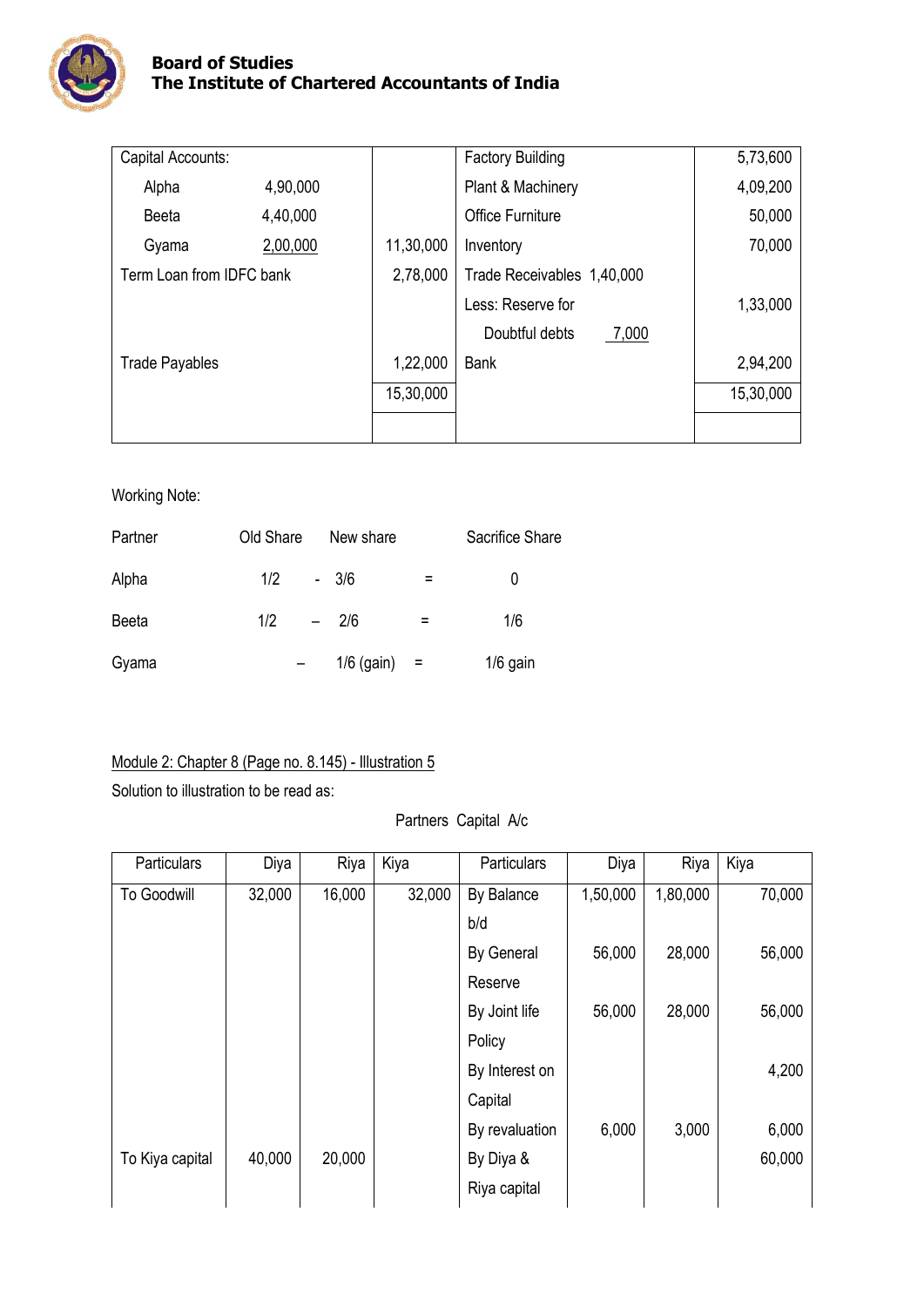

| To Bank        |          |          | 2,47,800 | Profit &<br>By |          |          | 27,600   |
|----------------|----------|----------|----------|----------------|----------|----------|----------|
|                |          |          |          | loss suspense  |          |          |          |
|                |          |          |          | Ac             |          |          |          |
| To Balance c/d | 1,96,000 | 2,03,000 |          |                |          |          |          |
|                | 2,68,000 | 2,39000  | 2,79800  |                | 2,68,000 | 2,39,000 | 2,79,800 |
|                |          |          |          |                |          |          |          |

Bank A/c

| Particulars                 | Rs.      | <b>Particulars</b> | Rs.      |
|-----------------------------|----------|--------------------|----------|
| To Balance B/d              | 34,510   | By Kiya's Capital  | 2,47,800 |
| To Bank (Joint Life Poilcy) | 2,00,000 |                    |          |
| To balance c/d              | 13,290   |                    |          |
|                             | 2,47,800 |                    | 2,47,800 |

## Balance Sheet as on 30th September 2020

| Liabilities    | Rs.      | Assets                   | Rs.      |
|----------------|----------|--------------------------|----------|
| Capital a/c:   |          | Land & Building          | 1,98,000 |
| Diya           | 1,96,000 | Furniture                | 67,500   |
| Riya           | 2,03,000 | Inventory                | 80,000   |
| Trade payables | 60,000   | <b>Trade Receivable</b>  | 94,990   |
| Bank overdraft | 13,290   | Profit and loss Suspense | 31,800   |
|                | 4,72,290 |                          | 4,72,290 |

## Working Notes:

| 1. Goodwill valuation     | 2016-17                         | 1,62,000       |
|---------------------------|---------------------------------|----------------|
|                           | 2017-18                         | 1,99,000       |
|                           | 2018-19                         | 1,87,000       |
|                           | 2019-20                         | 1,96,000       |
|                           |                                 | Total 7,44,000 |
| Average                   | $= 7,44,000/4 = 1,86,000$       |                |
| Less: Interest on Capital | $3,00,000 \times 12\% = 36,000$ |                |